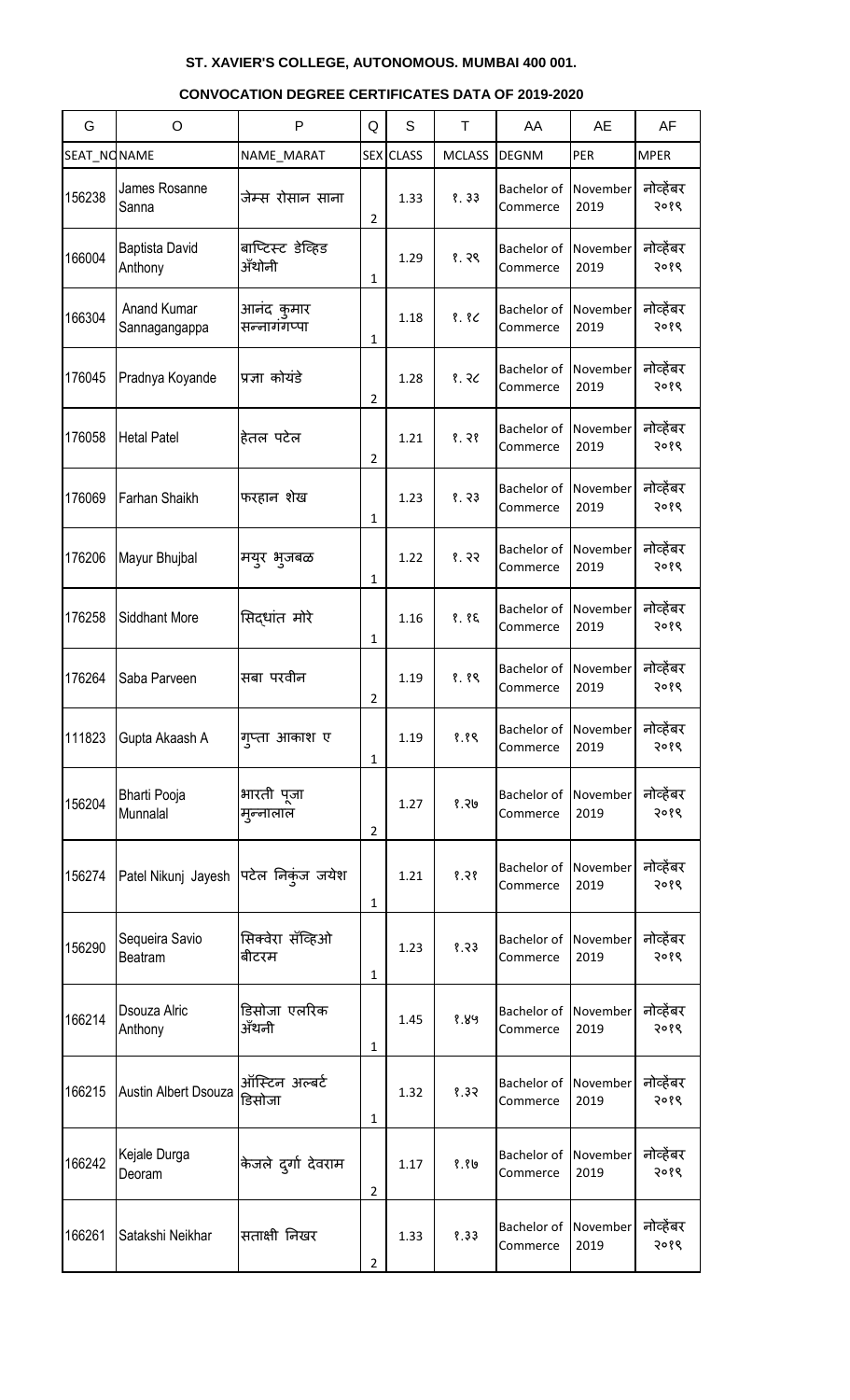| G           | O                                        | P                             | Q              | S                | T             | AA                             | <b>AE</b>        | AF                |
|-------------|------------------------------------------|-------------------------------|----------------|------------------|---------------|--------------------------------|------------------|-------------------|
| SEAT NONAME |                                          | NAME_MARAT                    |                | <b>SEX CLASS</b> | <b>MCLASS</b> | <b>DEGNM</b>                   | PER              | <b>MPER</b>       |
| 166287      | Singh Brijesh<br>Narayan                 | सिंग ब्रिजेश नारायण           | 1              | 1.45             | 8.89          | Bachelor of<br>Commerce        | November<br>2019 | नोव्हेंबर<br>२०१९ |
| 176824      | Venkatesh Poojari                        | व्यंकटेश पुजारी               | 1              | 1.22             | 9.33          | Bachelor of<br>Commerce        | November<br>2019 | नोव्हेंबर<br>२०१९ |
| 156239      | Jarande Vinay<br>Ganesh                  | जरांडे विनय गणेश              | $\mathbf{1}$   | 1.32             | 8.32          | Bachelor of<br>Commerce        | October<br>2020  | ऑक्टोबर<br>२०२०   |
| 156275      | Patil Sarika Kailash                     | पाटील सारिका<br>कैलाश         | $\overline{2}$ | 1.28             | 8.3C          | Bachelor of<br>Commerce        | October<br>2020  | ऑक्टोबर<br>२०२०   |
| 166007      | Bharda Kinjal<br>Suresh                  | भर्डा किंजल सुरेश             | $\overline{2}$ | 1.73             | 8.193         | Bachelor of<br>Commerce        | October<br>2020  | ऑक्टोबर<br>२०२०   |
| 166009      | <b>Bhuvad Sagar</b><br>Suresh            | भुवड सागर सुरेश               | 1              | 1.50             | 8.90          | Bachelor of<br>Commerce        | October<br>2020  | ऑक्टोबर<br>२०२०   |
| 166023      | Dcosta Piyush<br>Joseph Joseph           | डिकॉस्टा पियुष<br>जोसेफ जोसेफ | 1              | 1.78             | 8.9C          | Bachelor of<br>Commerce        | October<br>2020  | ऑक्टोबर<br>२०२०   |
| 166038      | Govalkar Saurabh<br>Ganpat               | सौरभ<br>गोवळकर<br>गणपत        | 1              | 1.71             | 8.198         | Bachelor of<br>Commerce        | October<br>2020  | ऑक्टोबर<br>२०२०   |
| 166040      | Gupta Chanda Anil<br>Kumar               | गुप्ता चंदा अनिल<br>कुमार     | $\overline{2}$ | 1.65             | 8.89          | Bachelor of<br>Commerce        | October<br>2020  | ऑक्टोबर<br>२०२०   |
| 166041      | Hode Mandar<br>Manohar                   | होडे मंदार मनोहर              | 1              | 1.71             | 0,00          | Bachelor of<br>Commerce        | October<br>2020  | ऑक्टोबर<br>२०२०   |
| 166062      | Mosamkar<br>Shubhamkar<br>Ramakant       | मोसमकर शुभमकर<br>रमाकांत      | 1              | 1.69             | 8.89          | Bachelor of<br>Commerce        | October<br>2020  | ऑक्टोबर<br>२०२०   |
| 166084      | Shaikh Aneesa<br>Suhail                  | शेख अनीसा सुहेल               | $\overline{2}$ | 1.83             | 8.63          | Bachelor of<br>Commerce        | October<br>2020  | ऑक्टोबर<br>२०२०   |
| 166098      | Thansalli Stephen<br>Devsunder           | थानसल्ली स्टीफन<br>देवसुंदर   | 1              | 1.71             | 8.198         | <b>Bachelor</b> of<br>Commerce | October<br>2020  | ऑक्टोबर<br>२०२०   |
| 166115      | Shete Vanmala                            | शेटे वनमाला                   | $\overline{2}$ | 1.53             | 8.93          | <b>Bachelor</b> of<br>Commerce | October<br>2020  | ऑक्टोबर<br>२०२०   |
| 166203      | <b>Balmiki Chintu</b><br><b>Mukesh</b>   | बाल्मीकि चिंटू<br>मकेश        | 1              | 2.10             | 2.80          | <b>Bachelor</b> of<br>Commerce | October<br>2020  | ऑक्टोबर<br>२०२०   |
| 166213      | Dcosta Trima Rocky  डिकॉस्टा ट्रिमा रॉकी |                               | $\overline{2}$ | 1.62             | 53.8          | Bachelor of<br>Commerce        | October<br>2020  | ऑक्टोबर<br>२०२०   |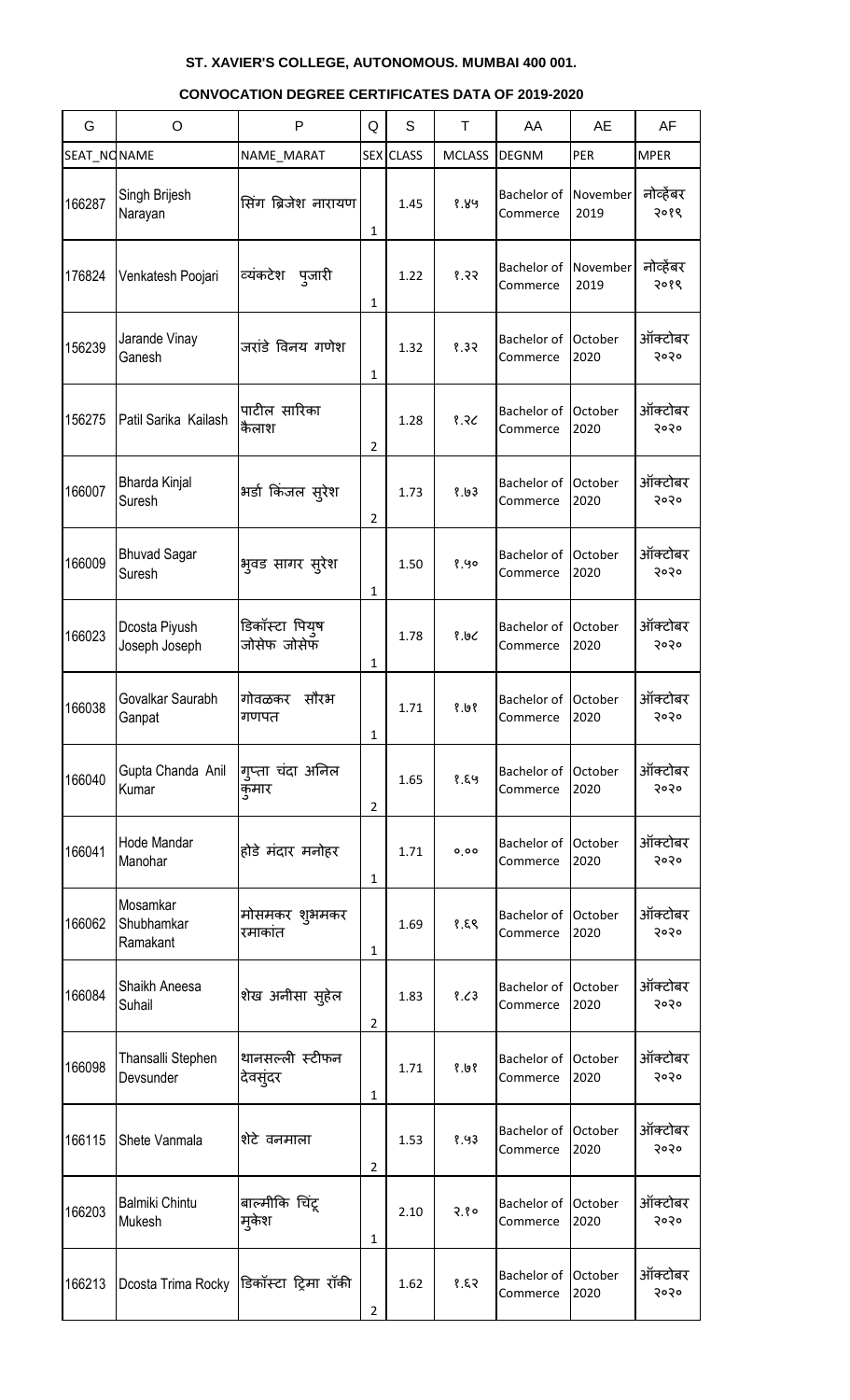| G           | $\circ$                                 | P                            | Q              | S                | T             | AA                             | <b>AE</b>       | AF              |
|-------------|-----------------------------------------|------------------------------|----------------|------------------|---------------|--------------------------------|-----------------|-----------------|
| SEAT_NONAME |                                         | NAME MARAT                   |                | <b>SEX</b> CLASS | <b>MCLASS</b> | <b>DEGNM</b>                   | PER             | <b>MPER</b>     |
| 166222      | Fernandes Ralph<br>Makario              | फेर्नांडिस राल्फ<br>माकारियॊ | 1              | 1.57             | १.५७          | Bachelor of<br>Commerce        | October<br>2020 | ऑक्टोबर<br>२०२० |
| 166224      | Figueredo Joel Jerry फ़िगरेडो जोएल जेरी |                              | 1              | 1.72             | 9.193         | Bachelor of<br>Commerce        | October<br>2020 | ऑक्टोबर<br>२०२० |
| 166231      | Jaiswal Durgesh<br>Chandrashekhar       | जयस्वाल दुर्गेश<br>चंदशेकर   | 1              | 2.02             | 5.03          | Bachelor of<br>Commerce        | October<br>2020 | ऑक्टोबर<br>२०२० |
| 166234      | Jawale Janardan<br>Ramchandra           | जावळे जनार्दन<br>रामचंद्र    | 1              | 1.57             | १.५७          | Bachelor of<br>Commerce        | October<br>2020 | ऑक्टोबर<br>२०२० |
| 166241      | <b>Kasare Rinkesh</b><br>Rajendra       | कासारे रिंकेश राजेंद्र       | 1              | 1.72             | 9.193         | Bachelor of<br>Commerce        | October<br>2020 | ऑक्टोबर<br>२०२० |
| 166248      | Lobo Aldrin Oswald                      | लोबो आल्ड्रिन<br>ऑस्वल्ड     | 1              | 2.01             | 3.08          | Bachelor of<br>Commerce        | October<br>2020 | ऑक्टोबर<br>२०२० |
| 166255      | <b>Mhetre Akash</b><br>Sidram           | म्हेत्रे आकाश<br>सिद्राम     | 1              | 1.98             | 8.86          | Bachelor of<br>Commerce        | October<br>2020 | ऑक्टोबर<br>२०२० |
| 166259      | Nage Hemant<br>Santosh                  | नागे हेमंत संतोष             | 1              | 1.73             | 8.03          | <b>Bachelor</b> of<br>Commerce | October<br>2020 | ऑक्टोबर<br>२०२० |
| 166274      | Rego Nigel Norbert                      | रिगो नायजील नॉर्बर्ट         | $\mathbf{1}$   | 1.64             | 8.88          | Bachelor of<br>Commerce        | October<br>2020 | ऑक्टोबर<br>२०२० |
| 166279      | Sawant Harshada<br>Vijay                | सावंत हर्षदा विजय            | 1              | 2.45             | 5.89          | Bachelor of<br>Commerce        | October<br>2020 | ऑक्टोबर<br>२०२० |
| 166285      | Shinde Pranali<br>Rajaram               | शिंदे प्रणाली<br>राजाराम     | $\overline{2}$ | 1.79             | 8.198         | Bachelor of<br>Commerce        | October<br>2020 | ऑक्टोबर<br>२०२० |
| 166286      | Singh Arjun Kapil                       | सिंग अर्जुन कपिल             | 1              | 1.66             | 33.8          | <b>Bachelor</b> of<br>Commerce | October<br>2020 | ऑक्टोबर<br>२०२० |
| 166301      | Yadav Rangeeta<br>Ramji                 | यादव रंगीता रामजी            | $\overline{2}$ | 1.67             | 8.50          | <b>Bachelor</b> of<br>Commerce | October<br>2020 | ऑक्टोबर<br>२०२० |
| 166305      | Rajesh H.p.<br>Prakash                  | राजेश एच.पी. प्रकाश          | 1              | 1.60             | 8.80          | Bachelor of<br>Commerce        | October<br>2020 | ऑक्टोबर<br>२०२० |
| 166307      | Sharath<br>Shashidhara                  | शरथ शशिधर                    | 1              | 1.66             | 33.8          | Bachelor of<br>Commerce        | October<br>2020 | ऑक्टोबर<br>२०२० |
| 166315      | Shrike Rohan<br>Gautam                  | श्रीके रोहन गौतम             | 1              | 1.76             | 30.8          | Bachelor of<br>Commerce        | October<br>2020 | ऑक्टोबर<br>२०२० |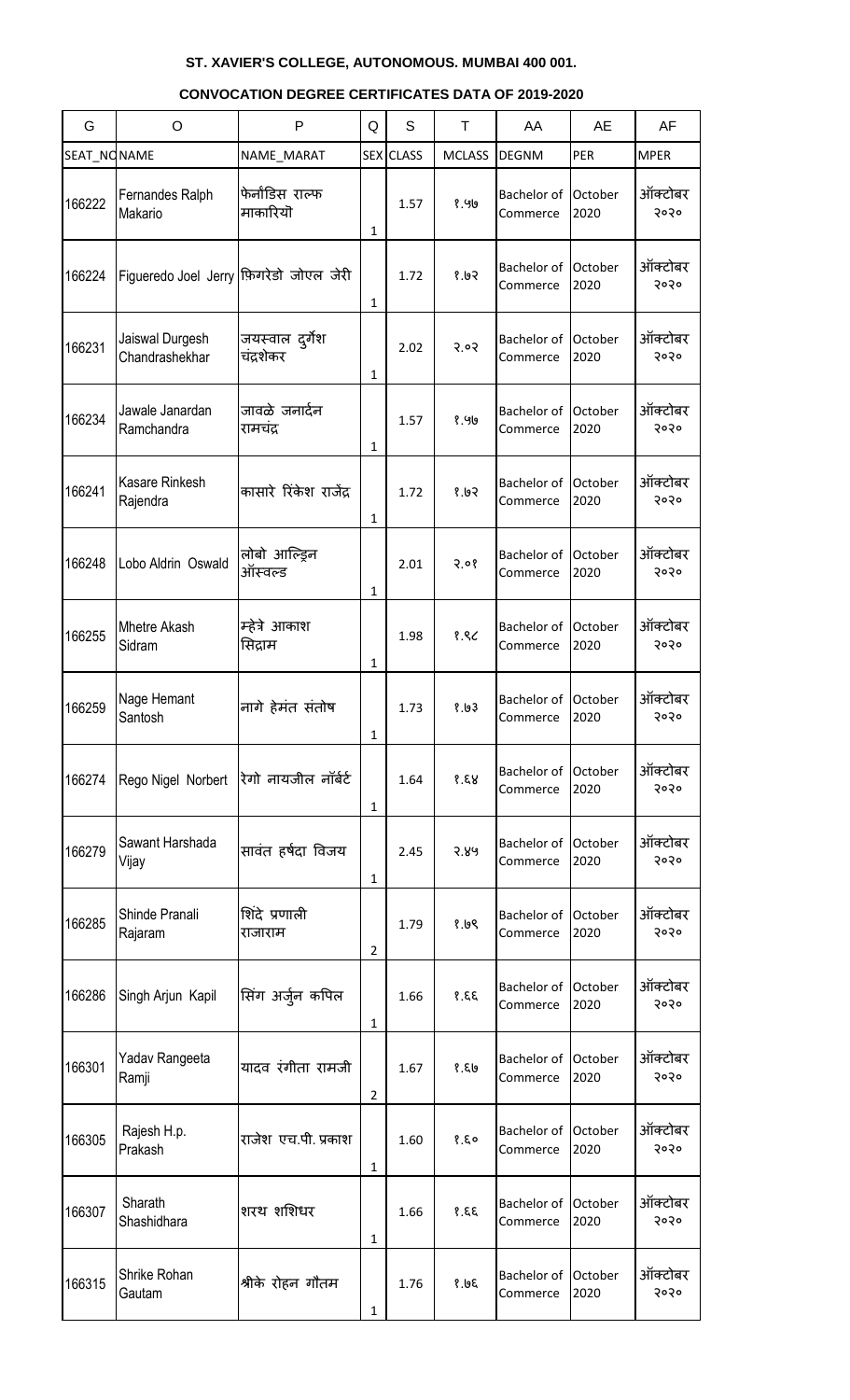| G           | O                               | $\mathsf{P}$           | Q              | S                | $\top$        | AA                              | <b>AE</b>       | AF              |
|-------------|---------------------------------|------------------------|----------------|------------------|---------------|---------------------------------|-----------------|-----------------|
| SEAT_NONAME |                                 | NAME_MARAT             |                | <b>SEX</b> CLASS | <b>MCLASS</b> | <b>DEGNM</b>                    | PER             | <b>MPER</b>     |
| 166321      | Hadale Sonali<br><b>Babulal</b> | हडळे सोनाली<br>बाबुलाल | $\overline{2}$ | 1.57             | १.५७          | Bachelor of<br>Commerce         | October<br>2020 | ऑक्टोबर<br>२०२० |
| 166322      | <b>Mehta Pratik</b><br>Mukesh   | मेहता प्रतीक मुकेश     | 1              | 1.77             | 9.191         | Bachelor of<br>Commerce         | October<br>2020 | ऑक्टोबर<br>२०२० |
| 166325      | Jaiswal Ragini<br>Ashok         | जयस्वाल रागिणी<br>अशोक | $\overline{2}$ | 1.56             | 8.95          | Bachelor of<br>Commerce         | October<br>2020 | ऑक्टोबर<br>२०२० |
| 176001      | Abhijit Aeer                    | अभिजित ऐर              | 1              | 2.02             | २.०२          | <b>Bachelor of</b><br>Commerce  | October<br>2020 | ऑक्टोबर<br>२०२० |
| 176003      | Rajendra Babu                   | राजेंद्र बाबू          | 1              | 1.96             | १.९६          | Bachelor of<br>Commerce         | October<br>2020 | ऑक्टोबर<br>२०२० |
| 176004      | Pritisah Badsah                 | प्रीतिशाह बादसह        | 2              | 2.58             | २.५८          | Bachelor of<br>Commerce         | October<br>2020 | ऑक्टोबर<br>२०२० |
| 176008      | Dipak Bhuvad                    | दिपक भुवड              | 1              | 2.76             | २.७६          | Bachelor of<br>Commerce         | October<br>2020 | ऑक्टोबर<br>२०२० |
| 176009      | Pranesh Bhuvad                  | प्रणेश भुवड            | 1              | 2.33             | 2.33          | Bachelor of<br>Commerce         | October<br>2020 | ऑक्टोबर<br>२०२० |
| 176013      | Sampa Chain                     | संपा चैन               | $\overline{2}$ | 1.79             | १.७९          | Bachelor of<br>Commerce         | October<br>2020 | ऑक्टोबर<br>२०२० |
| 176014      | Ajay Chauhan                    | अजय चौहाण              | 1              | 2.02             | २.०२          | Bachelor of<br>Commerce         | October<br>2020 | ऑक्टोबर<br>२०२० |
| 176015      | <b>Tarun Chauhan</b>            | चौहाण<br>तरुण          | $\mathbf{1}$   | 1.99             | १.९९          | Bachelor of<br>Commerce         | October<br>2020 | ऑक्टोबर<br>२०२० |
| 176017      | Elizabeth Cherian               | एलिझाबेथ चेरियन        | $\overline{2}$ | 2.85             | २.८५          | Bachelor of<br>Commerce         | October<br>2020 | ऑक्टोबर<br>२०२० |
| 176019      | Jason Coelho                    | जेसन कोएल्हो           | 1              | 1.99             | १.९९          | Bachelor of<br>Commerce         | October<br>2020 | ऑक्टोबर<br>२०२० |
| 176022      | Movino D Sa                     | मोव्हिनो डिसा          | 1              | 2.33             | 2.33          | Bachelor of<br>Commerce         | October<br>2020 | ऑक्टोबर<br>२०२० |
| 176023      | Royan Fernandes                 | रोयन फर्नांडिस         | 1              | 1.92             | १.९२          | Bachelor of<br>Commerce         | October<br>2020 | ऑक्टोबर<br>२०२० |
| 176027      | Naveen Gawas                    | नवीन गवस               | 1              | 1.62             | 53.8          | Bachelor of October<br>Commerce | 2020            | ऑक्टोबर<br>२०२० |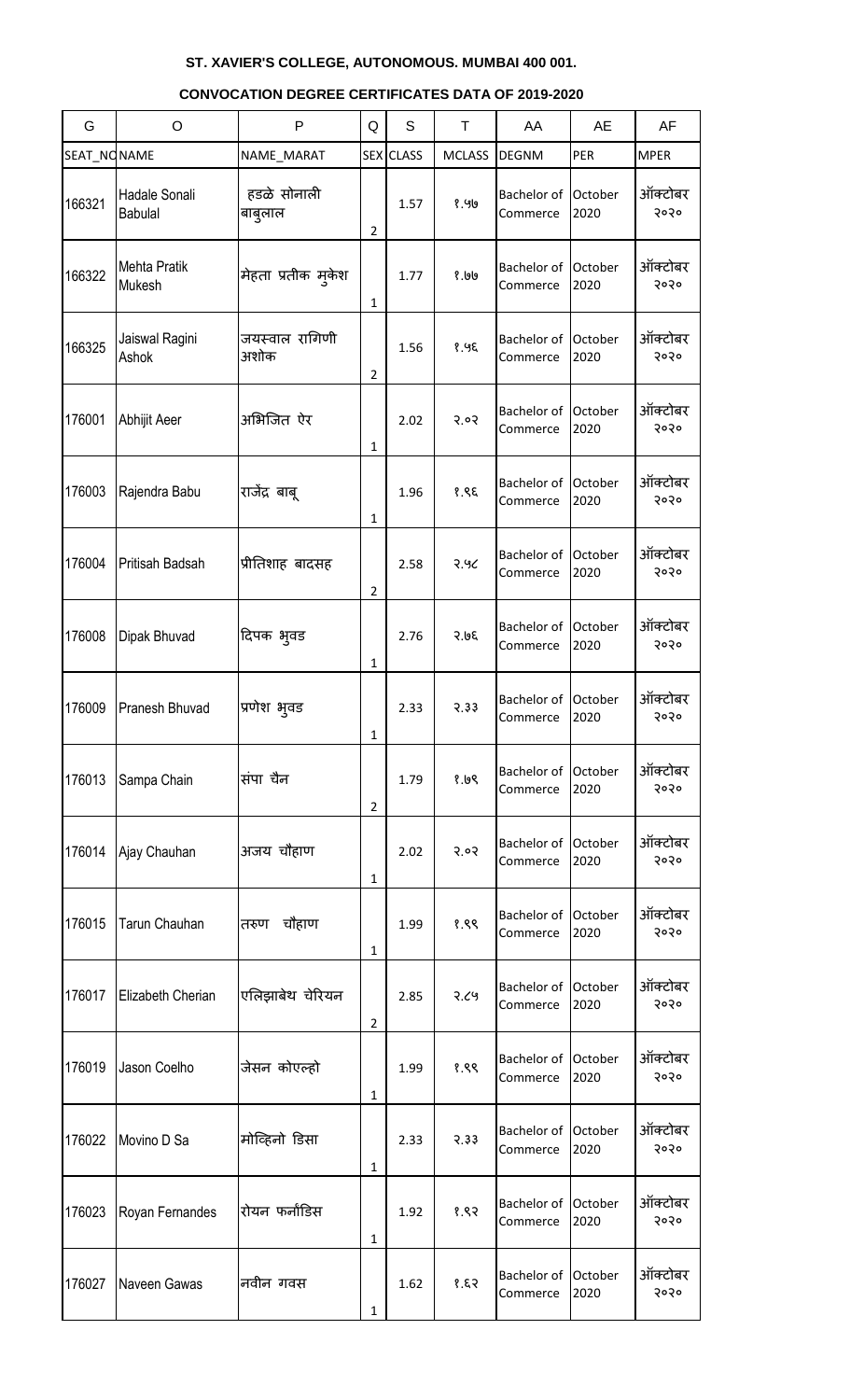#### G | O | P |Q | S | T | AA | AE | AF SEAT\_NONAME NAME\_MARAT SEX CLASS MCLASS DEGNM PER MPER 176030 Janvi Gosia | जान्हवी गॉसिया 2  $1.82$   $\binom{8.62}{}$ Bachelor of **Commerce October** 2020 ऑक्टोबर २०२० 176032 Kiran Gupta | किरण गुप्ता 2  $1.81$  |  $8.68$ Bachelor of **Commerce October** 2020 ऑक्टोबर २०२० 176046 | Vivek Kumar | विवेक कुमार 1 1.87 १.८७ Bachelor of **Commerce October** 2020 ऑक्टोबर २०२० 176048 Neha Makwana नेशा भकलाना 2 2.13 २.१३ Bachelor of **Commerce October** 2020 ऑक्टोबर २०२० 176049 Dinabandhu Mandal दिनबंधू मंडल 1 1.68 १.६८ Bachelor of October **Commerce** 2020 ऑक्टोबर २०२० 176053 Swapnali Nagap | स्वप्नाली नागप 2 2.87 २.८७ Bachelor of **Commerce October** 2020 ऑक्टोबर २०२० 176055 Bhakti Parab |अक्ती परब 2 3.56 ३.५६ Bachelor of **Commerce October** 2020 ऑक्टोबर २०२० 176056 Gaurav Parecha | गौरव परेचा 1 2.11 २.११ Bachelor of **Commerce October** 2020 ऑक्टोबर २०२० 176059 Sanjay Pawar | संजय पवार 1 2.36 २.३६ Bachelor of **Commerce October** 2020 ऑक्टोबर २०२० 176060 Steven Pereira |स्टिव्हन परेरा 1 2.33 २.३३ Bachelor of October **Commerce** 2020 ऑक्टोबर २०२० 176062 Arnold Pinheiro |अर्नोल्ड पिन्हेरो 1 1.88 १.८८ Bachelor of Commerce **October** 2020 ऑक्टोबर २०२० 176063 Sweta Rahate | स्वेता रहाटे 2 1.29 १.२९ Bachelor of **Commerce October** 2020 ऑक्टोबर २०२० 176064 Laxman Rajput | लक्षमण राजपूत 1 3.46 ३.४६ Bachelor of **Commerce** October 2020 ऑक्टोबर २०२० 176067 Anurag Sandilya | अनुराग सांडिल्य 1 1.70 १.७० Bachelor of October **Commerce** 2020 ऑक्टोबर २०२० 176068 Hrishikesh Sawant हिषीकेश सावंत 1 2.19 २.१९ Bachelor of **Commerce October** 2020 ऑक्टोबर २०२० 176071 Rithesh Shetty | रिथेश शेट्टी 1.57 १.५७ Bachelor of Commerce October 2020 ऑक्टोबर २०२०

1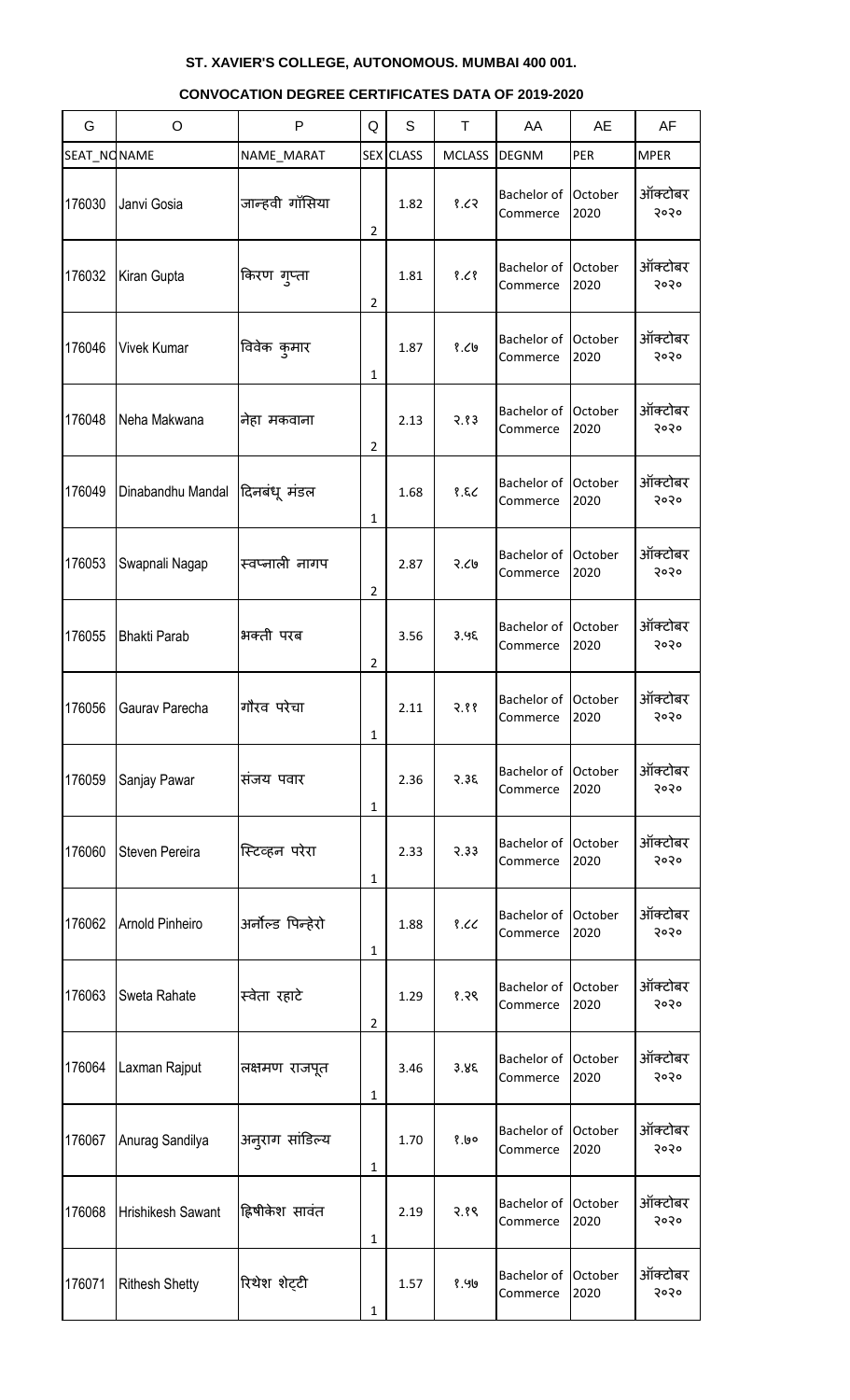#### G | O | P |Q | S | T | AA | AE | AF SEAT\_NONAME NAME\_MARAT SEX CLASS MCLASS DEGNM PER MPER 176073 Darshika Singh |दर्शिका सिंग 2 1.92 १.९२ Bachelor of **Commerce October** 2020 ऑक्टोबर २०२० 176077 Joseph Solomon | जोसेफ सॉलोमन 1 1.50 १.५० Bachelor of **Commerce October** 2020 ऑक्टोबर २०२० 176078 | Vishnu Soni | विष्णू सोनी 1 1.45 १.४५ Bachelor of **Commerce October** 2020 ऑक्टोबर २०२० 176080 Akshay Sutar | अक्षय सुतार 1 1.59 १.५९ Bachelor of **Commerce October** 2020 ऑक्टोबर २०२० 176081 Kajal Sutar | काजल सूतार 2 1.57 १.५७ Bachelor of **Commerce October** 2020 ऑक्टोबर २०२० 176082 Alok Tiwari | अलोक तिवारी 1 1.36 १.३६ Bachelor of **Commerce October** 2020 ऑक्टोबर २०२० 176084 Kajal Varma | काजल वर्मा 2 1.75 १.७५ Bachelor of **Commerce October** 2020 ऑक्टोबर २०२० 176085 Saurabh Vichare | सौरभ विचारे 1 1.42 १.४२ Bachelor of **Commerce October** 2020 ऑक्टोबर २०२० 176086 Neha Vishwakarma जिल्ला विश्वकर्मा 2 2.43 २.४३ Bachelor of **Commerce October** 2020 ऑक्टोबर २०२० 176089 Manisha Yadav | मनीषा यादव 2 1.77 १.७७ Bachelor of October **Commerce** 2020 ऑक्टोबर २०२० 176090 Pooja Yadav | पूजा यादव 2 2.17 २.१७ Bachelor of Commerce **October** 2020 ऑक्टोबर २०२० 176091 |Ambika |अंबिका 2 1.60 १.६० Bachelor of **Commerce October** 2020 ऑक्टोबर २०२० 176093 Ankur |अंकुर 1 3.42 ३.४२ Bachelor of Commerce October 2020 ऑक्टोबर २०२० 176095 Manohar | मनोहर 1 2.16 २.१६ Bachelor of October **Commerce** 2020 ऑक्टोबर २०२० 176098 Sailesh Katekar |शैलेश काटकर 1 1.72 १.७२ Bachelor of **Commerce October** 2020 ऑक्टोबर २०२० 176099 Mangesh Kumar Chaurasia मंगेश कुमार चौरासिया 1.62 १.६२ Bachelor of **Commerce** October 2020 ऑक्टोबर २०२०

1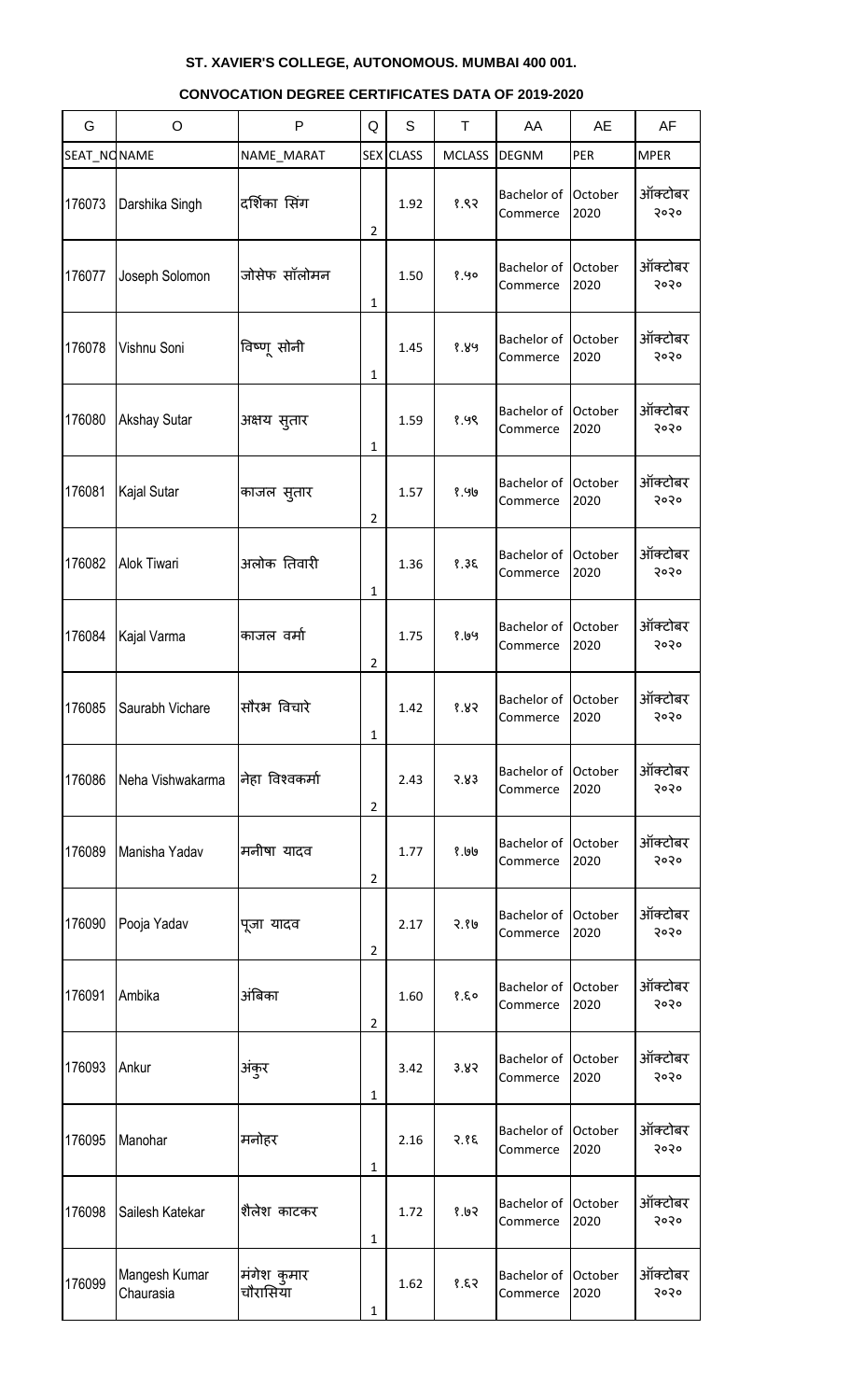#### G | O | P |Q | S | T | AA | AE | AF SEAT\_NONAME | NAME\_MARAT | SEX CLASS | MCLASS DEGNM | PER | MPER 176101 Ashish Rana | आशिष राणा 1 1.84 १.८४ Bachelor of **Commerce October** 2020 ऑक्टोबर २०२० 176102 Theresa Irgu |थेरेसा इरग् 2 1.66 १.६६ Bachelor of **Commerce October** 2020 ऑक्टोबर २०२० 176103 Sidharth Gaikwad Ratzq थे गायकवाड 1 2.40 २.४० Bachelor of **Commerce October** 2020 ऑक्टोबर २०२० 176104 Peyton Lobo | पीटोन लोबो 1  $2.10$   $\sqrt{}$   $2.80$ Bachelor of **Commerce October** 2020 ऑक्टोबर २०२० 176109 Neha Yadav a निहा यादव 2 2.55 २.५५ Bachelor of **Commerce October** 2020 ऑक्टोबर २०२० 176114 Vignesh Pujari | विघ्नेश पुजारी 1 1.58 १.५८ Bachelor of **Commerce October** 2020 ऑक्टोबर २०२० 176115  $K$ olambkar Rushikesh Narayan कोळंबकर ऋषिकेष नायामण 1 3.19 ३.१९ Bachelor of **Commerce October** 2020 ऑक्टोबर २०२० 176117 Bushra Shaikh | बुशरा शेख 2 1.72 १.७२ Bachelor of **Commerce October** 2020 ऑक्टोबर २०२० 176119 Shubhendra श्#ेद्र चौबे 1 1.92 १.९२ Bachelor of **Commerce October** 2020 ऑक्टोबर २०२० 176120 Ravi Sharma | रवी शर्मा 1 1.89 १.८९ Bachelor of October **Commerce** 2020 ऑक्टोबर २०२० 176121 Sapna Rathore | सपना राठोड 2 2.14 २.१४ Bachelor of **Commerce October** 2020 ऑक्टोबर २०२० 176122 Vikas Kumar Yadav विकास कुमार यादव 1 1.90 १.९० Bachelor of **Commerce October** 2020 ऑक्टोबर २०२० 176123 Prajakta More प्राजक्ता भोये 2 1.76 १.७६ Bachelor of **Commerce** October 2020 ऑक्टोबर २०२० 176124 Shifa Khan |शिफा खान 2 2.79 २.७९ Bachelor of October **Commerce** 2020 ऑक्टोबर २०२० 176202 Jayesh Badavate | जयेश बडवटे 1 2.72 २.७२ Bachelor of October **Commerce** 2020 ऑक्टोबर २०२० 176203 Ashma Bahadur | अश्मा बहादुर 2 2.40 २.४० Bachelor of **Commerce October** 2020 ऑक्टोबर २०२०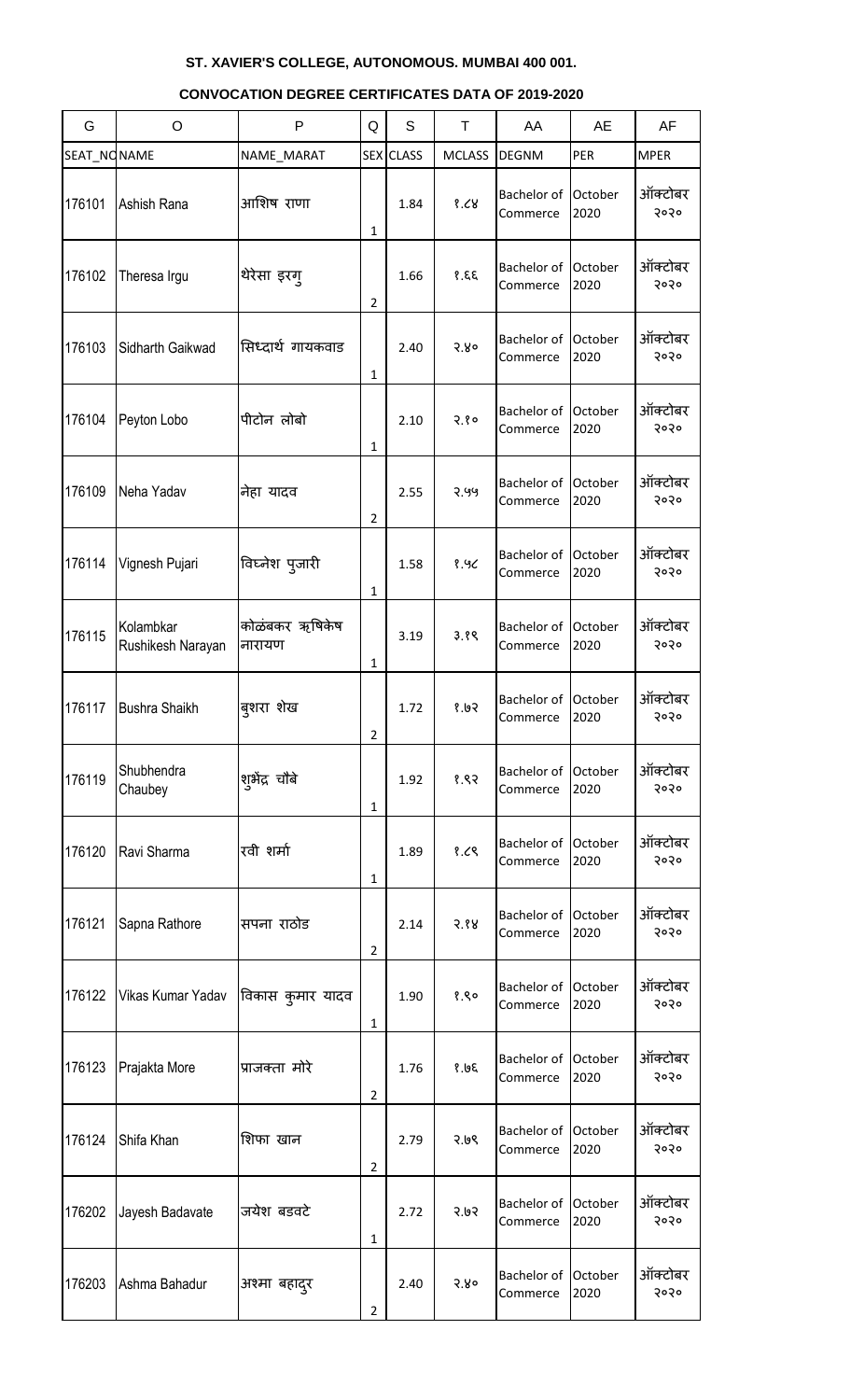#### G | O | P |Q | S | T | AA | AE | AF SEAT\_NONAME | NAME\_MARAT | SEX CLASS | MCLASS DEGNM | PER | MPER 176204 Sagar Bhalerao | सागर भालेराव 1 2.33 २.३३ Bachelor of **Commerce October** 2020 ऑक्टोबर २०२० 176205 Pournima Bhokse | पौर्णिमा भोकसे 2 1.58 १.५८ Bachelor of **Commerce October** 2020 ऑक्टोबर २०२० 176207 Manoj Billava | मनोज बिलावा 1 1.69 १.६९ Bachelor of **Commerce** October 2020 ऑक्टोबर २०२० 176209 Milldon Braganza सिल्डन बिगांझा 1 2.23 २.२३ Bachelor of **Commerce October** 2020 ऑक्टोबर २०२० 176210 **Drakshayni**<br>Budubuduki द्राक्षायणी बुदुबु<mark>द</mark>ुकी 2 1.54 १.५४ Bachelor of **Commerce October** 2020 ऑक्टोबर २०२० 176212 Akshata Chavan | अक्षता चव्हाण 2 2.17 २.१७ Bachelor of **Commerce October** 2020 ऑक्टोबर २०२० 176213 | Akshay Chavan | अक्षय चव्हाण 1 1.97 १.९७ Bachelor of **Commerce October** 2020 ऑक्टोबर २०२० 176214 Ketan Chavan | केतन चव्हाण 1 1.92 १.९२ Bachelor of **Commerce October** 2020 ऑक्टोबर २०२० 176215 Roshan Chikane | रोशन चिकने 1 1.54 १.५४ Bachelor of **Commerce October** 2020 ऑक्टोबर २०२० 176217 Alpesh Dawrung |अल्पेश डावरंग 1  $2.81$   $7.68$ Bachelor of October **Commerce** 2020 ऑक्टोबर २०२० 176218 Siddharth Devadiga सिद्धार्थ देवाडिगा 1 3.48 ३.४८ Bachelor of Commerce **October** 2020 ऑक्टोबर २०२० 176220 Asim Farooqui अवीभ पारुकी 1 2.00 २.०० Bachelor of **Commerce October** 2020 ऑक्टोबर २०२० 176221 Olivia Fernandes | ओलिव्हिया फर्नांडिस 2 1.97 १.९७ Bachelor of **Commerce** October 2020 ऑक्टोबर २०२० 176222 **Venanston**<br>Fernandes वेनंस्टन फर्नांडिस 1 2.33 २.३३ Bachelor of October **Commerce** 2020 ऑक्टोबर २०२० 176223 Sneha Francis | स्नेहा फ्रान्सिस 2 2.35 २.३५ Bachelor of October **Commerce** 2020 ऑक्टोबर २०२० 176226 Nagendra Ganiga नागेंद्र गननगा 1.95 १.९५ Bachelor of **Commerce** October 2020 ऑक्टोबर २०२०

1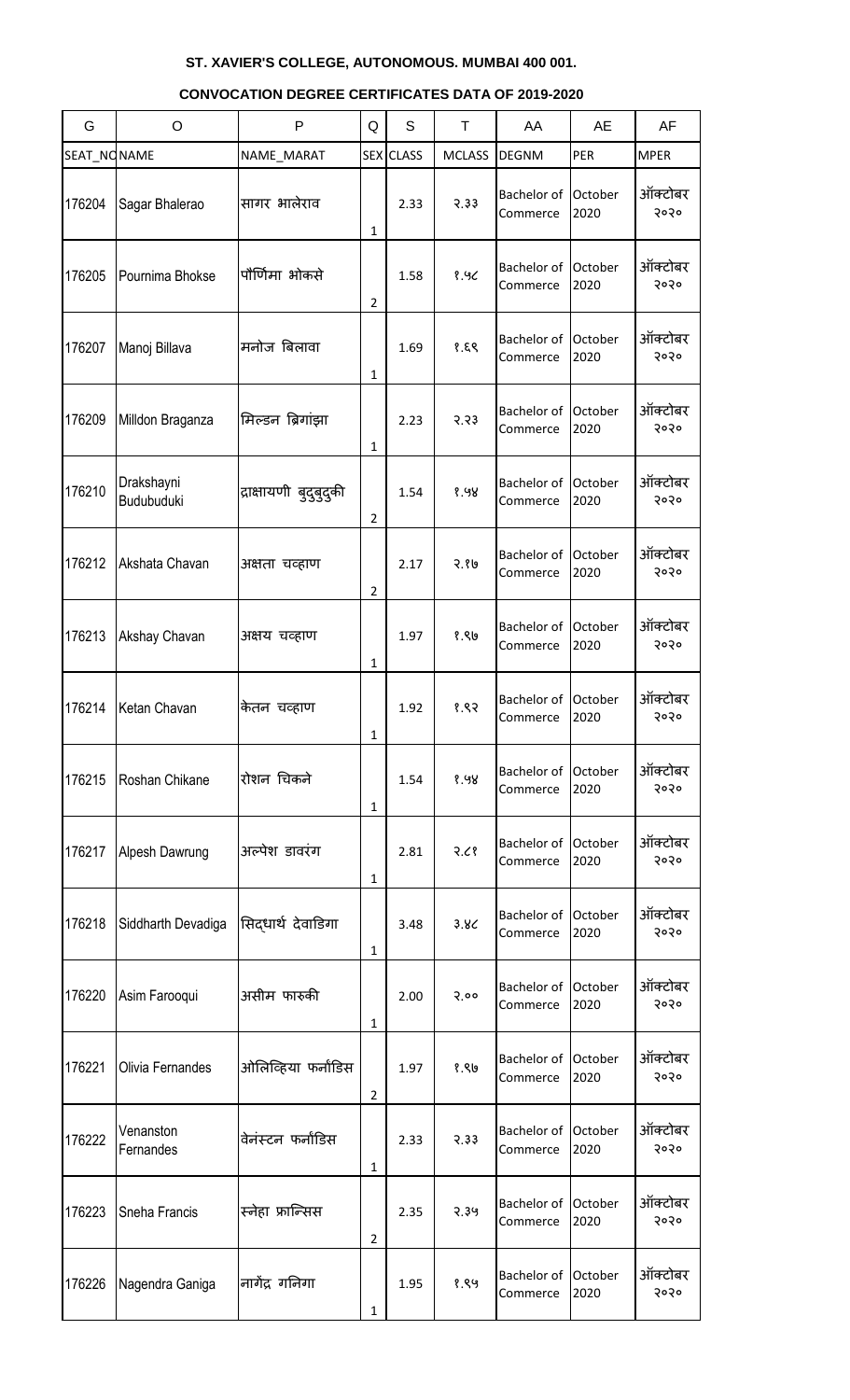#### G | O | P |Q | S | T | AA | AE | AF SEAT\_NONAME NAME\_MARAT SEX CLASS MCLASS DEGNM PER MPER 176229 Vaishnavi Gogate | वैष्णवी गोगटे 2 2.82 २.८२ Bachelor of **Commerce October** 2020 ऑक्टोबर २०२० 176230 Pramila Gumalla |प्रमिला गुमल्ला 2 1.56 १.५६ Bachelor of **Commerce October** 2020 ऑक्टोबर २०२० 176231 Sangeeta Hosamane सिंगीता होसामाणे 2 1.50 १.५० Bachelor of **Commerce October** 2020 ऑक्टोबर २०२० 176237 Vaibhav Kadam । वैभव कदम 1 1.38 १.३८ Bachelor of **Commerce October** 2020 ऑक्टोबर २०२० 176240 Saurabh Kajare |सौरभ कजारे 1 1.77 १.७७ Bachelor of Commerce **October** 2020 ऑक्टोबर २०२० 176247 Sammas Khan |संमास खान 1 2.77 २.७७ Bachelor of **Commerce October** 2020 ऑक्टोबर २०२० 176249 Santosh Koli | संतोष कोळी 1 1.96 १.९६ Bachelor of **Commerce October** 2020 ऑक्टोबर २०२० 176250 Anju |अंजु 2 1.98 १.९८ Bachelor of **Commerce October** 2020 ऑक्टोबर २०२० 176252 Kimlaan Liao | किमलान लियाओ 2 2.70 २.७० Bachelor of **Commerce October** 2020 ऑक्टोबर २०२० 176253 Masare Bharti मसारे भारती सुरेश 2 1.45 १.४५ Bachelor of October **Commerce** 2020 ऑक्टोबर २०२० 176255 Monalisa Minj | मोनालीसा मिंज 2  $3.11$   $3.88$ Bachelor of **Commerce October** 2020 ऑक्टोबर २०२० 176260 Sumitra Mudmaneki सूमित्रा मूडमनेकी 2 1.22 १.२२ Bachelor of **Commerce October** 2020 ऑक्टोबर २०२० 176262 Nisha Navale ननळा नलाऱे 2 2.18 २.१८ Bachelor of Commerce October 2020 ऑक्टोबर २०२० 176268 Royston Pereira | रॉयस्टन परेरा 1 1.99 १.९९ Bachelor of October **Commerce** 2020 ऑक्टोबर २०२० 176269 Francis Pinto | फ्रान्सिस पिंटो 1 3.00 ३.०० Bachelor of Commerce **October** 2020 ऑक्टोबर २०२० 176271 Sandeepa Poojari सिंदीपा पुजारी 1.63 १.६३ Bachelor of **Commerce October** 2020 ऑक्टोबर २०२०

1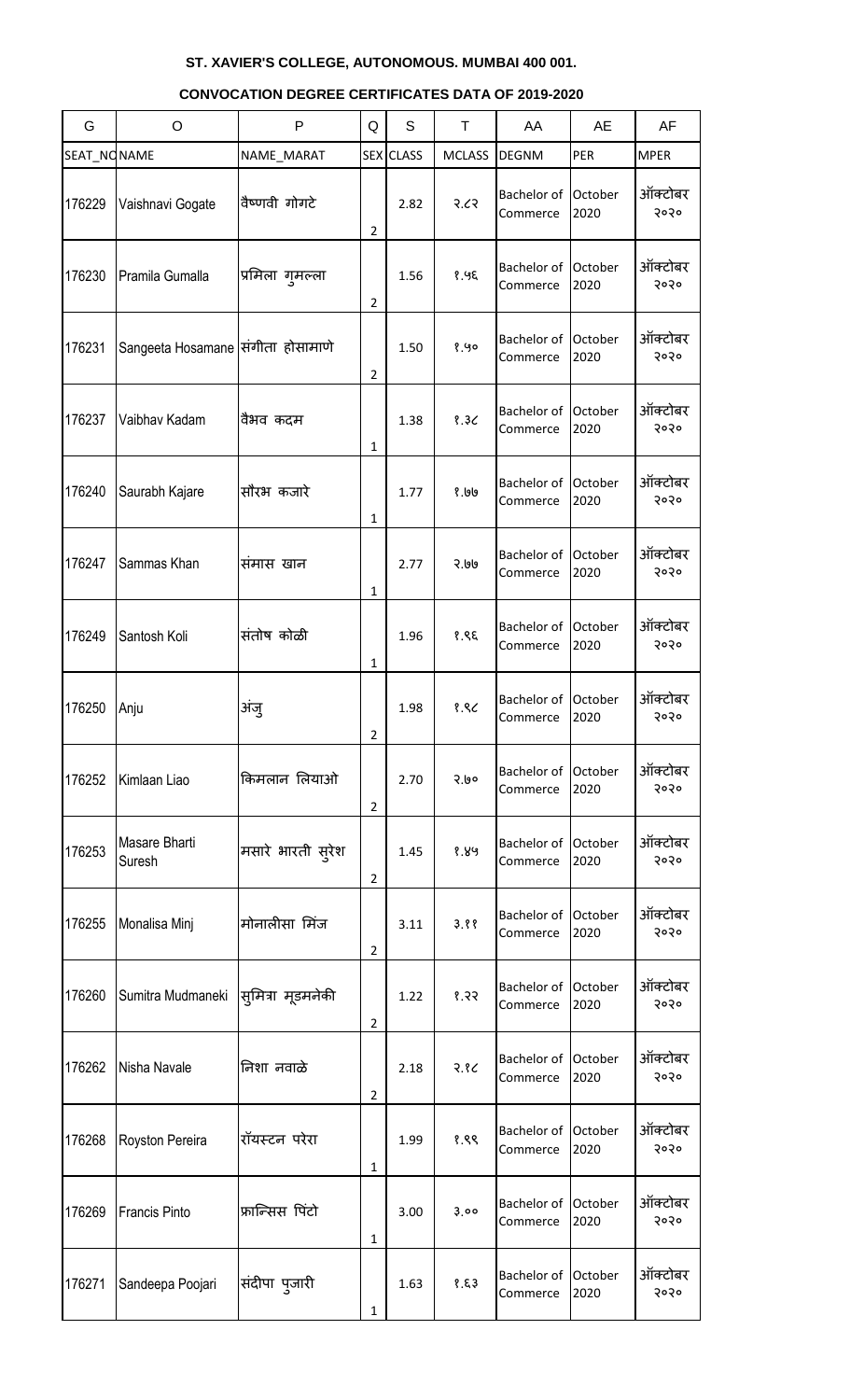#### G | O | P |Q | S | T | AA | AE | AF SEAT\_NONAME | NAME\_MARAT | SEX CLASS | MCLASS DEGNM | PER | MPER 176272 Kiran Poojary | किरण प्जारी 1 2.43 २.४३ Bachelor of **Commerce October** 2020 ऑक्टोबर २०२० 176274 Shivaraj Poojary |शिवराज प्जारी 1 1.83 १.८३ Bachelor of **Commerce October** 2020 ऑक्टोबर २०२० 176275 Harshada Posam हर्षदा पोसम 2 1.95 १.९५ Bachelor of **Commerce October** 2020 ऑक्टोबर २०२० 176276 | Lalu Rathod | लालू राठोड 1 2.57 २.५७ Bachelor of **Commerce October** 2020 ऑक्टोबर २०२० 176277 Ashish Salunkhe | आशिष साळूंखे 1 1.89 १.८९ Bachelor of Commerce **October** 2020 ऑक्टोबर २०२० 176278 Shubham Sawant |श्<sub>भिम</sub> सावंत 1 1.95 १.९५ Bachelor of **Commerce October** 2020 ऑक्टोबर २०२० 176282 Ashay Shetty | आशय शेट्टी 1 1.93 १.९३ Bachelor of **Commerce October** 2020 ऑक्टोबर २०२० 176284 Simran Shrigadi | सिमरन श्रीगडी 2  $1.61$  ?.٤ ? Bachelor of **Commerce** October 2020 ऑक्टोबर २०२० 176286 Sachin Singh |सचिन सिंग 1 2.40 २.४० Bachelor of **Commerce October** 2020 ऑक्टोबर २०२० 176289 Senorita Taneja |सेनोरिटा तनेजा 2 1.74 १.७४ Bachelor of October **Commerce** 2020 ऑक्टोबर २०२० 176290 Vitu Thakur | विठू ठाकूर 1 2.37 २.३७ Bachelor of Commerce **October** 2020 ऑक्टोबर २०२० 176291 Tina Vaz |टीना वांझ 2 2.25 २.२५ Bachelor of **Commerce October** 2020 ऑक्टोबर २०२० 176298 Sunil |सुनील 1 2.33 २.३३ Bachelor of **Commerce** October 2020 ऑक्टोबर २०२० 176299 Sayali Vele |सायली वेले 2 1.63 १.६३ Bachelor of October **Commerce** 2020 ऑक्टोबर २०२० 176301 Priyanshu Saxena | प्रियांश् सक्सेना 1 3.30 ३.३० Bachelor of **Commerce October** 2020 ऑक्टोबर २०२० 176305 Arshiya Syed |अर्शिया सय्यद 1.86 १.८६ Bachelor of **Commerce** October 2020 ऑक्टोबर २०२०

2